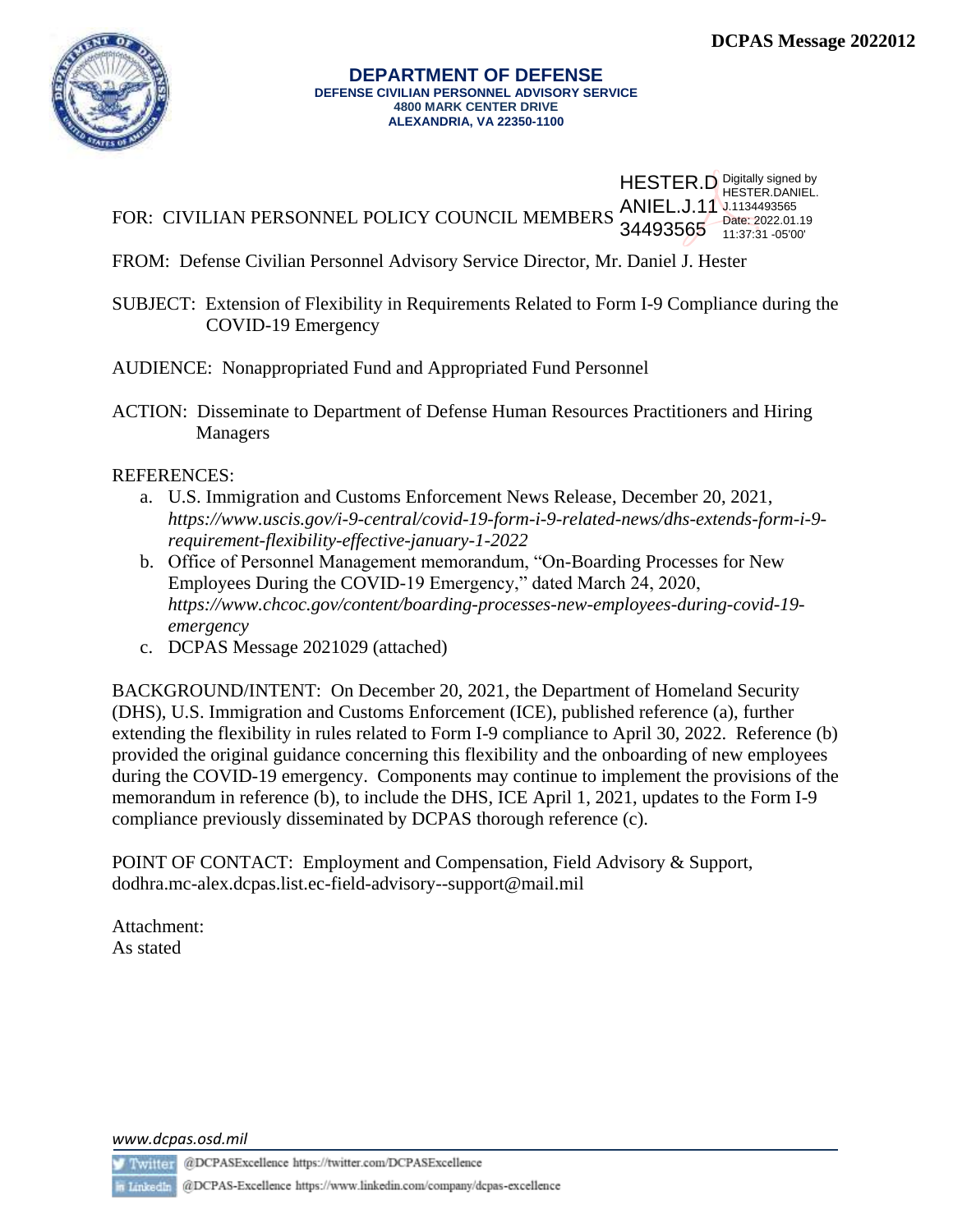

## **DEPARTMENT OF DEFENSE DEFENSE CIVILIAN PERSONNEL ADVISORY SERVICE 4800 MARK CENTER DRIVE ALEXANDRIA, VA 22350-1100**

FOR: CIVILIAN PERSONNEL POLICY COUNCIL MEMBERS LOWESOLIS.MICH ELLE.S.123218134 2 Digitally signed by LOWESOLIS.MICHELLE.S.1232 181342 Date: 2021.04.08 08:34:21 -04'00'

FROM: Defense Civilian Personnel Advisory Service Director, Ms. Michelle LoweSolis

SUBJECT: Extension of Flexibility in Requirements Related to Form I-9 Compliance During the COVID-19 Emergency

AUDIENCE: Nonappropriated Fund and Appropriated Fund Personnel

ACTION: Disseminate to Department of Defense Human Resources Practitioners and Hiring Managers

## REFERENCES:

- a. U.S. Immigration and Customs Enforcement News Release, March 31, 2021, *https://www.ice.gov/news/releases/dhs-announces-flexibility-requirements-related-formi-9-compliance*
- b. Office of Personnel Management memorandum, "On-Boarding Processes for New Employees During the COVID-19 Emergency," dated March 24, 2020, *https://www.chcoc.gov/content/boarding-processes-new-employees-during-covid-19 emergency*

BACKGROUND/INTENT: On March 31, 2021, the Department of Homeland Security (DHS), U.S. Immigration and Customs Enforcement (ICE), published reference (a), extending the flexibility in rules related to Form I-9 compliance to May 31, 2021,. Reference (b) provided the original guidance concerning this flexibility and the on-boarding of new employees during the COVID-19 emergency. Components may continue to implement the provisions of the memorandum.

DHS, ICE News Release Updates (effective April 1, 2021):

- Employers are required to inspect an employees' Form I-9 identity and employment eligibility documentation in-person only for those employees who physically report to work at a company location on any regular, consistent, or predictable basis.
- Employees hired on or after April 1, 2021, who work exclusively in a remote setting due to COVID-19-related precautions, are temporarily exempt from the physical inspection requirements associated with the Form I-9, under Section 274A of the Immigration and Nationality Act, until they undertake non-remote employment on a regular, consistent, or predictable basis, or the extension of the flexibilities related to such requirements is terminated, whichever is earlier.

*www.dcpas.osd.mil*